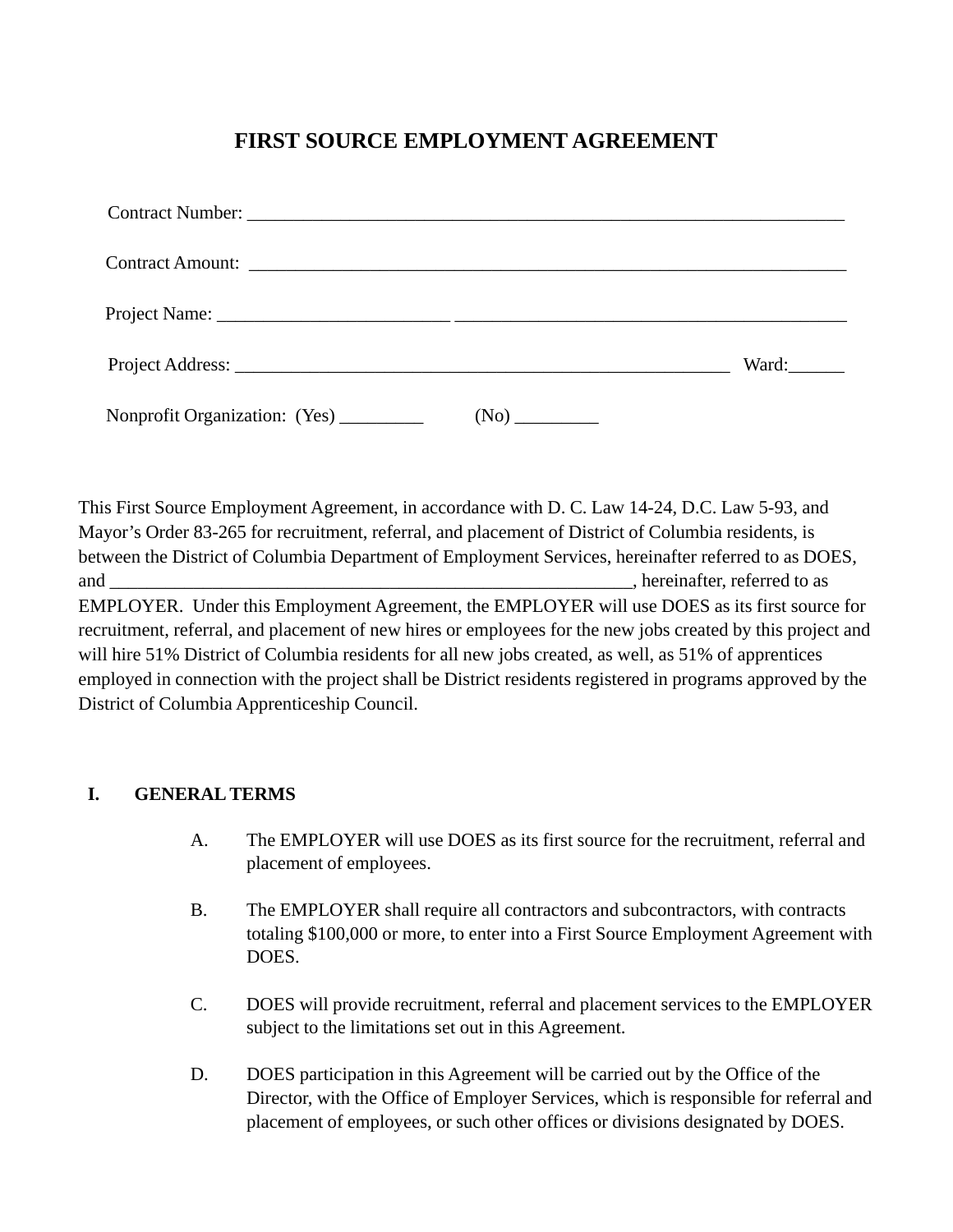- E. This Agreement shall take effect when signed by the parties below and shall be fully effective for the duration of the contract and any extensions or modifications to the contract.
- F. This Agreement shall not be construed as an approval of the EMPLOYER'S bid package, bond application, lease agreement, zoning application, loan, or contract/ subcontract.
- G. DOES and the EMPLOYER agree that for purposes of this Agreement, new hires and jobs created (both union and nonunion) include all EMPLOYER'S job openings and vacancies in the Washington Standard Metropolitan Statistical Area created as a result of internal promotions, terminations, and expansions of the EMPLOYER'S workforce, as a result of this project, including loans, lease agreements, zoning applications, bonds, bids, and contracts.
- H. For purposes of this Agreement, apprentices as defined in D.C. Law 2-156 are included.
- I. The EMPLOYER shall register an apprenticeship program with the D.C. Apprenticeship Council for construction or renovation contracts or subcontracts totaling \$500,000 or more. This includes any construction or renovation contract or subcontract signed as the result of, but is not limited to, a loan, bond, grant, Exclusive Right Agreement, street or alley closing, or a leasing agreement of real property for one (1) year or more.
- J. All contractors who contract with the Government of the District of Columbia to perform information technology work with a single contract or cumulative contracts of at least \$500,000, let within any twelve (12) month period shall be required to register an apprenticeship program with the District of Columbia Apprenticeship Council.
- K. The term "information technology work" shall include, but is not limited to, the occupations of computer programmer, programmer analyst, desktop specialist, technical support specialist, database specialist, network support specialist, and any other related occupations as the District of Columbia Apprenticeship Council may designate by regulation.

### **II. RECRUITMENT**

A. The EMPLOYER will complete the attached Employment Plan, which will indicate the number of new jobs projected, salary range, hiring dates, and union requirements. The EMPLOYER will notify DOES of its specific need for new employees as soon as that need is identified.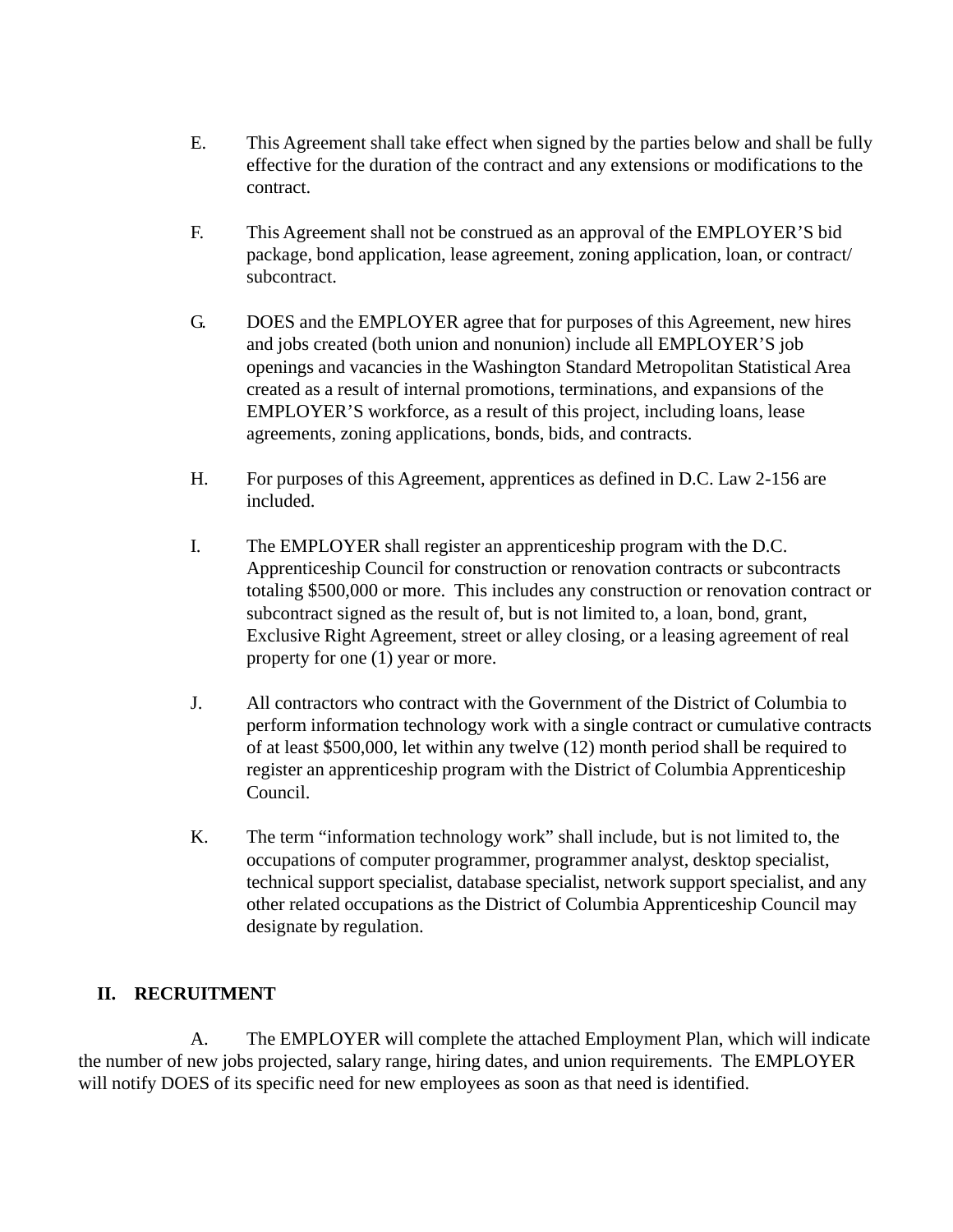- B. Notification of specific needs, as set forth in Section II.A. must be given to DOES at least five (5) business days (Monday - Friday) before using any other referral source, and shall include, at a minimum, the number of employees needed by job title, qualification, hiring date, rate of pay, hours of work, duration of employment, and work to be performed.
- C. Job openings to be filled by internal promotion from the EMPLOYER'S current workforce need not be referred to DOES for placement and referral.
- D. The EMPLOYER will submit to DOES, prior to starting work on the project, the names, and social security numbers of all current employees, including apprentices, trainees, and laid-off workers who will be employed on the project.

### **III. REFERRAL**

DOES will screen and refer applicants according to the qualifications supplied by the EMPLOYER.

#### **IV. PLACEMENT**

- A. DOES will notify the EMPLOYER, prior to the anticipated hiring dates, of the number of applicants DOES will refer. DOES will make every reasonable effort to refer at least two qualified applicants for each job opening.
- B. The EMPLOYER will make all decisions on hiring new employees but will in good faith use reasonable efforts to select its new hires or employees from among the qualified persons referred by DOES.
- C. In the event DOES is unable to refer the qualified personnel requested, within five (5) business days (Monday - Friday) from the date of notification, the EMPLOYER will be free to directly fill remaining positions for which no qualified applicants have been referred. Notwithstanding, the EMPLOYER will still be required to hire 51% District residents for the new jobs created by the project.
- D. After the EMPLOYER has selected its employees, DOES will not be responsible for the employees' actions and the EMPLOYER hereby releases DOES, and the Government of the District of Columbia, the District of Columbia Municipal Corporation, and the officers and employees of the District of Columbia from any liability for employees' actions.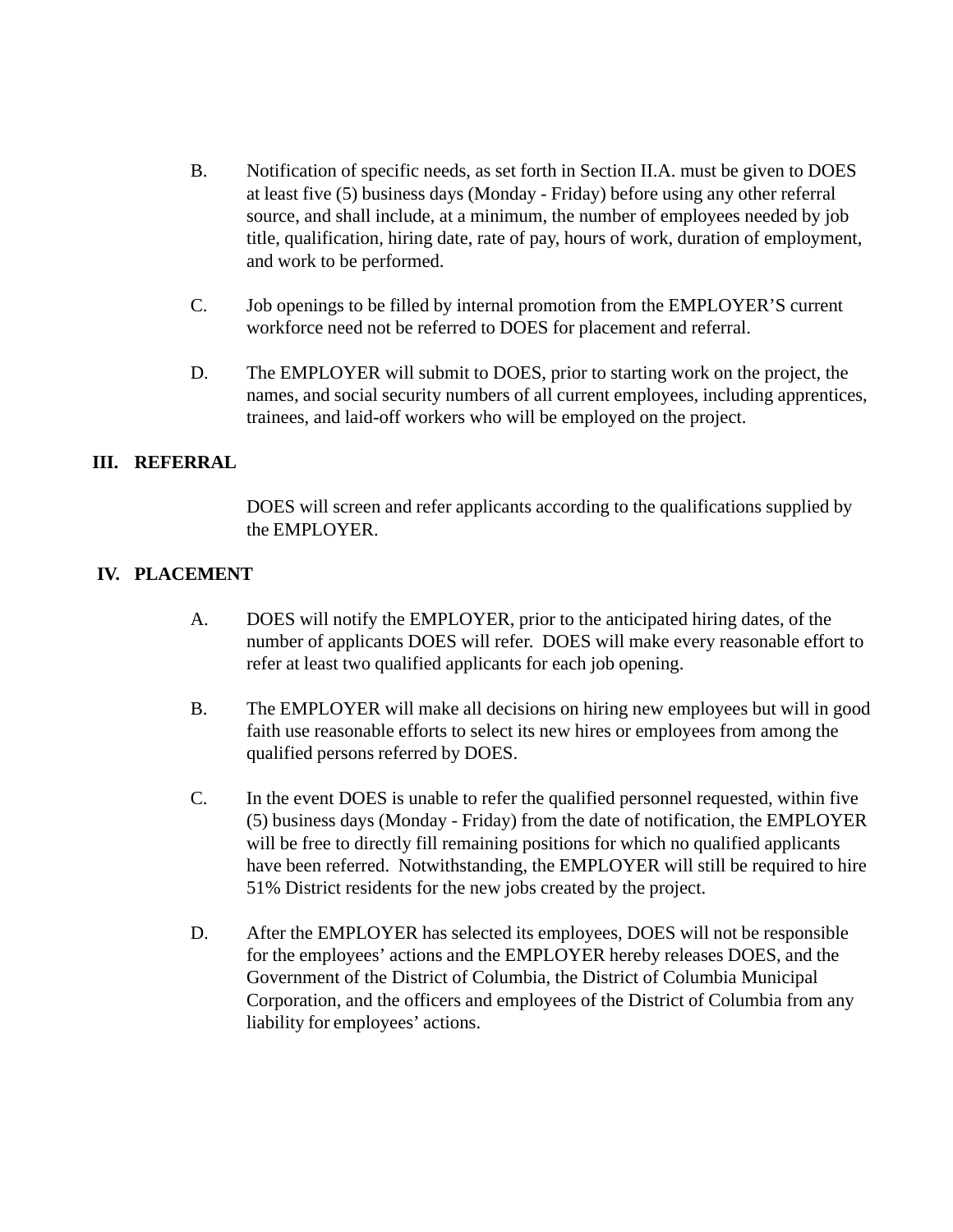### **V. TRAINING**

DOES and the EMPLOYER may agree to develop skills training and on-the-job training programs; the training specifications and cost for such training will be mutually agreed upon by the EMPLOYER and DOES and set forth in a separate Training Agreement.

### **VI. CONTROLLING REGULATIONS AND LAWS**

- A. To the extent this Agreement is in conflict with any labor laws or governmental regulations, the laws or regulations shall prevail.
- B. DOES will make every effort to work within the terms of all collective bargaining agreements to which the EMPLOYER is a party.
- C. The EMPLOYER will provide DOES with written documentation that the EMPLOYER has provided the representative of any involved collective bargaining unit with a copy of this Agreement and has requested comments or objections. If the representative has any comments or objections, the EMPLOYER will promptly provide them to DOES.

#### **VII. EXEMPTIONS**

- A. Contracts, subcontracts or other forms of government-assistance less than \$100,000.
- B. Employment openings the contractor will fill with individuals already employed by the company.
- C. Job openings to be filled by laid-off workers according to formally established recall procedures and rosters.
- D. Suppliers located outside of the Washington Standard Metropolitan Statistical Area and who will perform no work in the Washington Standard Metropolitan Statistical Area.

#### **VIII. AGREEMENT MODIFICATIONS, RENEWAL, MONITORING, AND PENALTIES**

- A. If, during the term of this Agreement, the EMPLOYER should transfer possession of all or a portion of its business concerns affected by this Agreement to any other party by lease, sale, assignment, merger, or otherwise, the EMPLOYER as a condition of transfer shall:
	- 1. Notify the party taking possession of the existence of the EMPLOYER'S Agreement.
	- 2. Notify the party taking possession that full compliance with this Agreement is required in order to avoid termination of the project.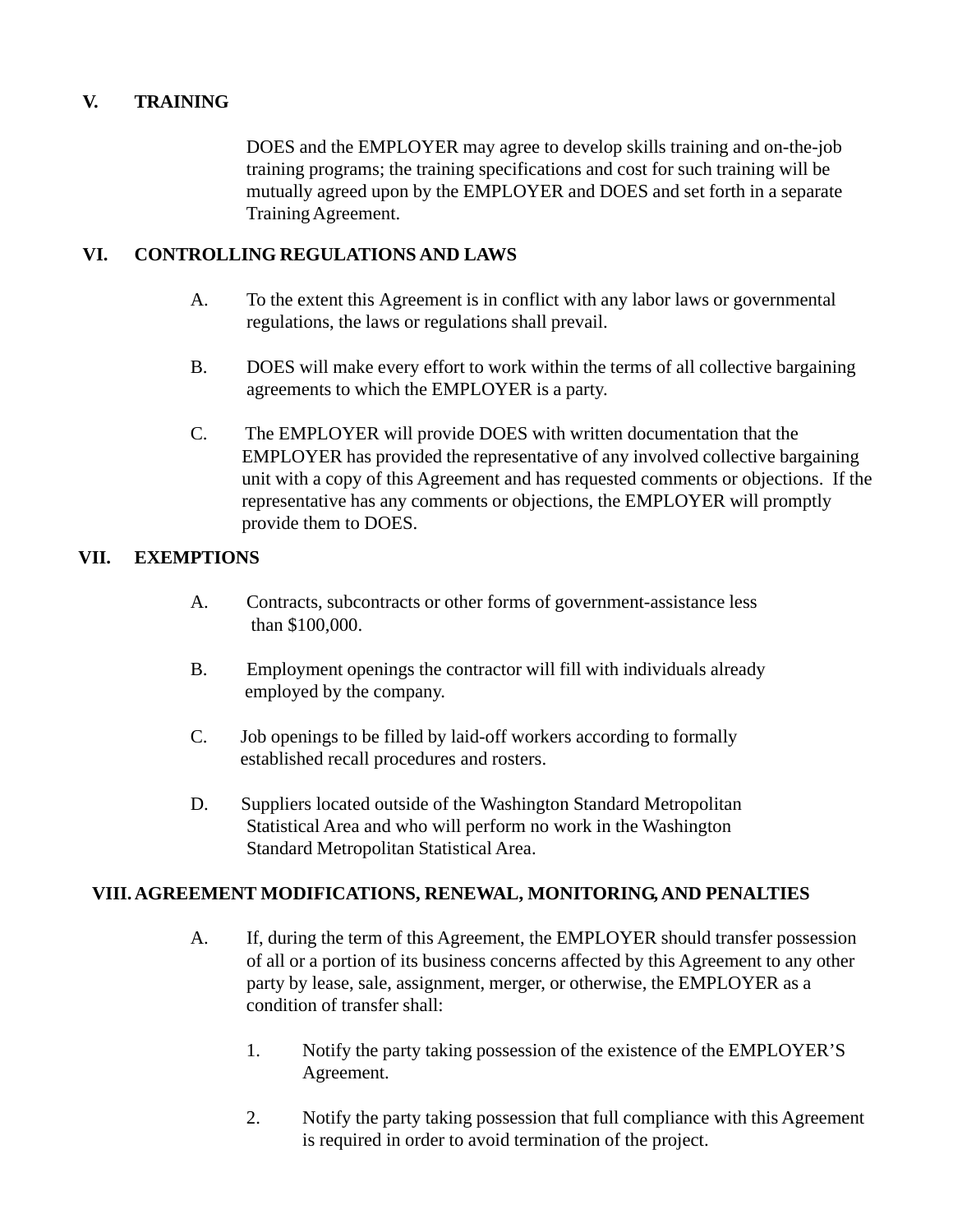- 3. EMPLOYER shall, additionally, advise DOES within seven (7) business/calendar days of the transfer. This advice will include the name of the party taking possession and the name and telephone of that party's representative.
	- B. DOES shall monitor EMPLOYER'S performance under this Agreement. The EMPLOYER will cooperate in DOES' monitoring effort and will submit a Contract Compliance Form to DOES monthly.
	- C. To assist DOES in the conduct of the monitoring review, the EMPLOYER will make available payroll and employment records for the review period indicated.
	- D. If additional information is needed during the review, the EMPLOYER will provide the requested information to DOES.
	- E. With the submission of the final request for payment from the District, the EMPLOYER shall:
		- 1. Document in a report to the Contracting Officer its compliance with the requirement that 51% of the new employees hired by the project be District residents; or
		- 2. Submit a request to the Contracting Officer for a waiver of compliance with the requirement that 51% of the new employees hired by the project be District residents and include the following documentations:
			- a. Material supporting a good faith effort to comply;
			- b. Referrals provided by DOES and other referral sources; and
			- c. Advertisement of job openings listed with DOES and other referral sources.
	- F. The Contracting Officer may waive the requirement that 51% of the new employees hired by the project be District residents, if the Contracting Officer finds that:
		- 1. A good faith effort to comply is demonstrated by the contractor;
		- 2. The EMPLOYER is located outside the Washington Standard Metropolitan Statistical Area and none of the contract work is performed inside the Washington Standard Metropolitan Statistical Area; The Washington Standard Metropolitan Statistical Area includes the District of Columbia, the Virginia Cities of Alexandria, Falls Church, Manasas, Manasas Park, Fairfax, and Fredericksburg; the Virginia Counties of Fairfax, Arlington, Prince William, Loundon, Stafford, Clarke, Warren, Fauquier, Culpeper, Spotsylvania, and King George; the Maryland Counties of Montgomery, Prince Georges, Charles, Frederick, and Calvert; and the West Virginia Counties of Berkeley and Jefferson.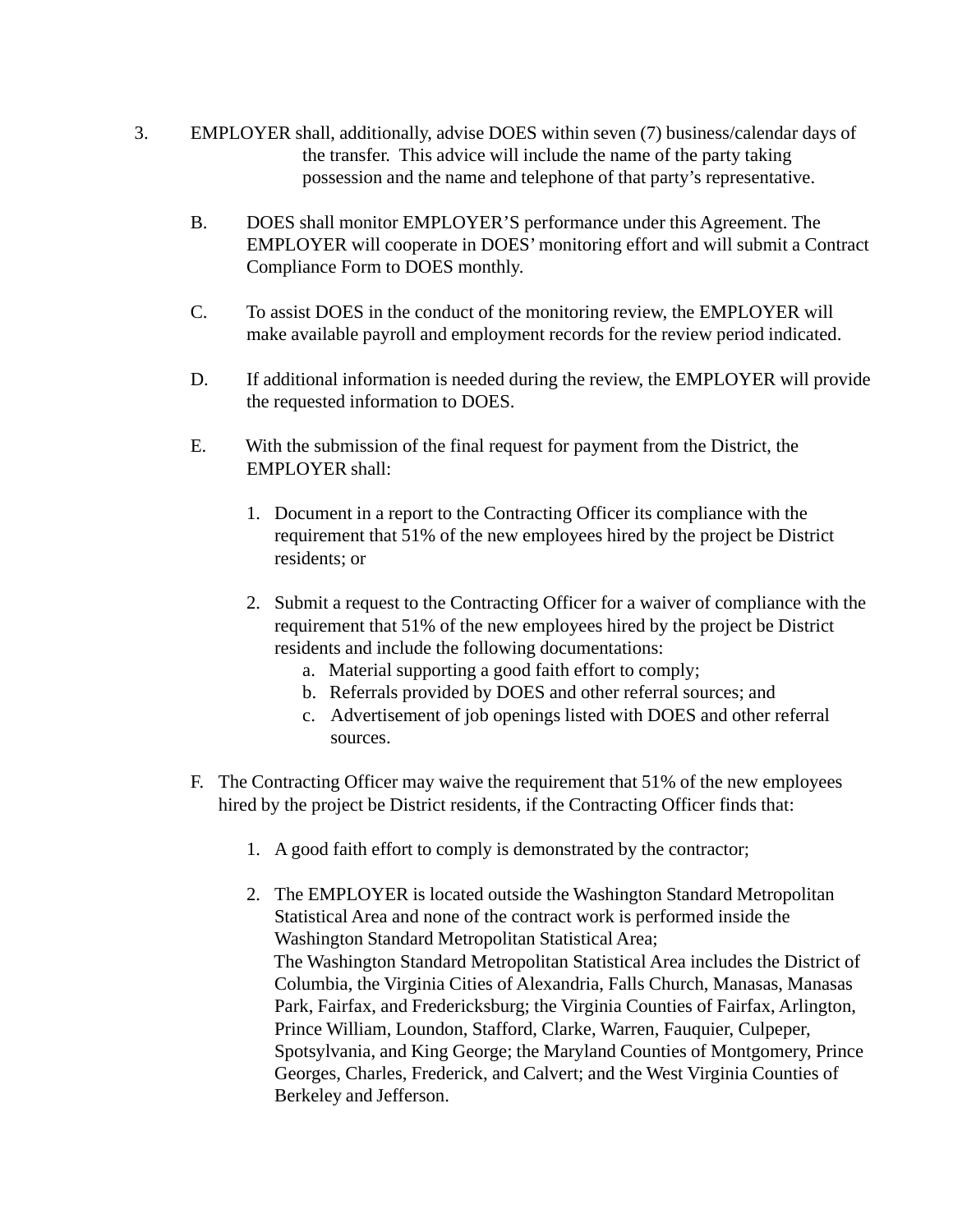| 3. The EMPLOYER enters into a special workforce development training or |
|-------------------------------------------------------------------------|
| placement arrangement with DOES; or                                     |

- 4. DOES certifies that insufficient numbers of District residents in the labor market possess the skills required by the positions created as a result of the contract.
- G. Willful breach of the First Source Employment Agreement by the EMPLOYER, or failure to submit the Contract Compliance Report, or deliberate submission of falsified data, may be enforced by the Contracting Officer through imposition of penalties, including monetary fines of 5% of the total amount of the direct and indirect labor costs of the contract.
- H. Nonprofit organizations are exempted from the requirement that 51% of the new employees hired on the project be District residents.
- I. The EMPLOYER and DOES, or such other agent as DOES may designate, may mutually agree to modify this Agreement.
- J. The project may be terminated because of the EMPLOYER'S non-compliance with the provisions of this Agreement.

| Dated this <u>example and the set of the set of the set of the set of the set of the set of the set of the set of the set of the set of the set of the set of the set of the set of the set of the set of the set of the set of </u> | day of                | 20 |
|--------------------------------------------------------------------------------------------------------------------------------------------------------------------------------------------------------------------------------------|-----------------------|----|
|                                                                                                                                                                                                                                      |                       |    |
| Department of Employment Services                                                                                                                                                                                                    | Signature of Employer |    |
|                                                                                                                                                                                                                                      | Name of Company       |    |
|                                                                                                                                                                                                                                      | Address               |    |
|                                                                                                                                                                                                                                      | Telephone             |    |
|                                                                                                                                                                                                                                      | email                 |    |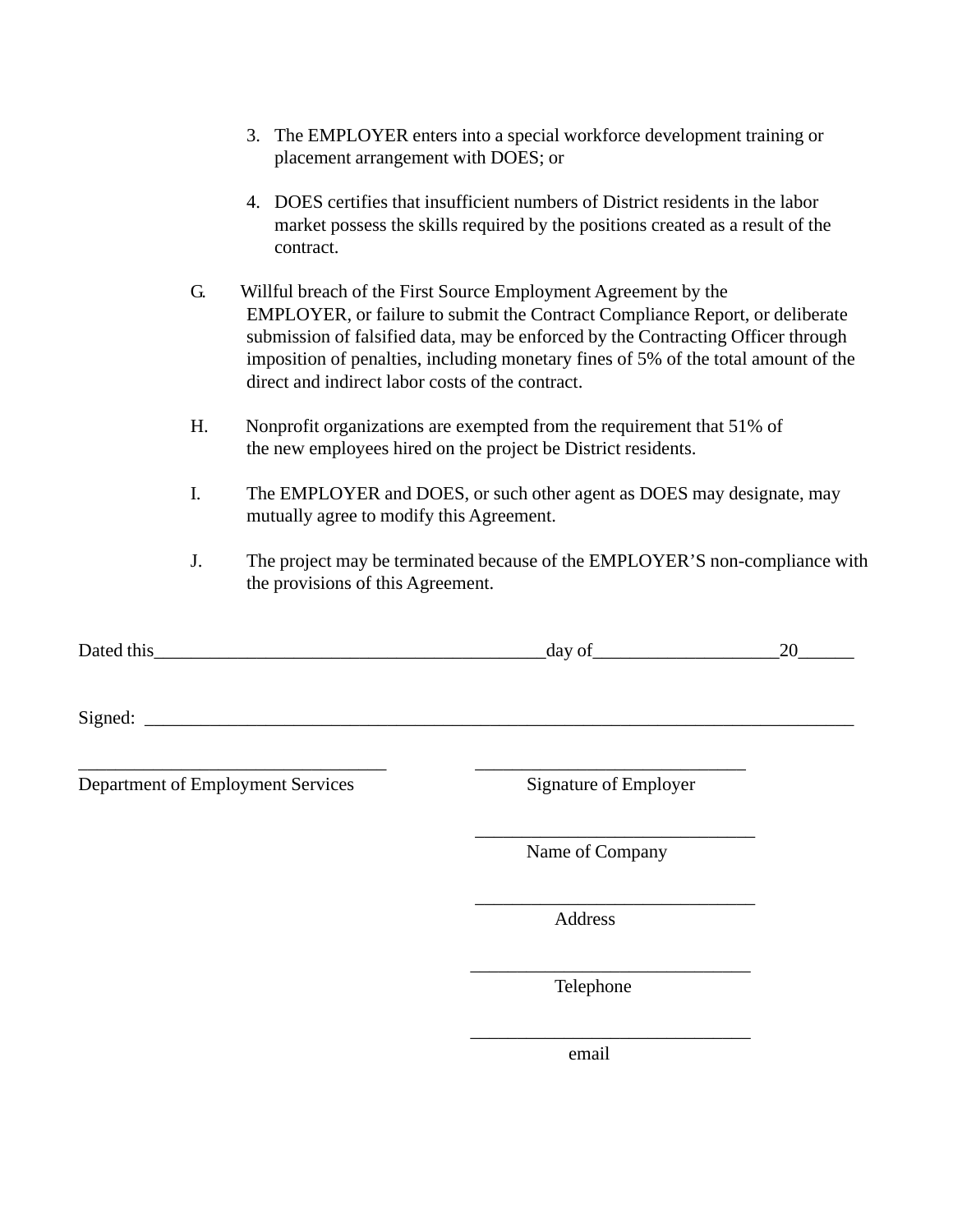## **EMPLOYMENT PLAN**

|                            | TITLE                                                                            |
|----------------------------|----------------------------------------------------------------------------------|
| $E$ -mail: $\qquad \qquad$ |                                                                                  |
|                            | ,我们也不会有什么。""我们的人,我们也不会有什么?""我们的人,我们也不会有什么?""我们的人,我们也不会有什么?""我们的人,我们也不会有什么?""我们的人 |
|                            |                                                                                  |
|                            |                                                                                  |
|                            |                                                                                  |
|                            |                                                                                  |

NEW JOB CREATION PROJECTIONS (Attach additional sheets, as needed.) Please indicate the new position(s) your firm will create as a result of this project.

|                           | <b>JOB</b><br><b>TITLE</b> | #OF JOBS<br>$F/T$ $P/T$ | <b>SALARY</b><br><b>RANGE</b> | <b>UNION</b><br><b>MEMBERSHIP</b><br><b>REQUIRED</b><br>NAME LOCAL# | <b>PROJECTED</b><br><b>HIRE DATE</b> |
|---------------------------|----------------------------|-------------------------|-------------------------------|---------------------------------------------------------------------|--------------------------------------|
| $\mathbf{A}$              |                            |                         |                               |                                                                     |                                      |
| $\bf{B}$                  |                            |                         |                               |                                                                     |                                      |
| $\mathsf{C}$              |                            |                         |                               |                                                                     |                                      |
| $\mathbf D$               |                            |                         |                               |                                                                     |                                      |
| ${\bf E}$                 |                            |                         |                               |                                                                     |                                      |
| $\boldsymbol{\mathrm{F}}$ |                            |                         |                               |                                                                     |                                      |
| ${\bf G}$                 |                            |                         |                               |                                                                     |                                      |
| H                         |                            |                         |                               |                                                                     |                                      |
| $\mathbf I$               |                            |                         |                               |                                                                     |                                      |
| $\bf J$                   |                            |                         |                               |                                                                     |                                      |
| K                         |                            |                         |                               |                                                                     |                                      |